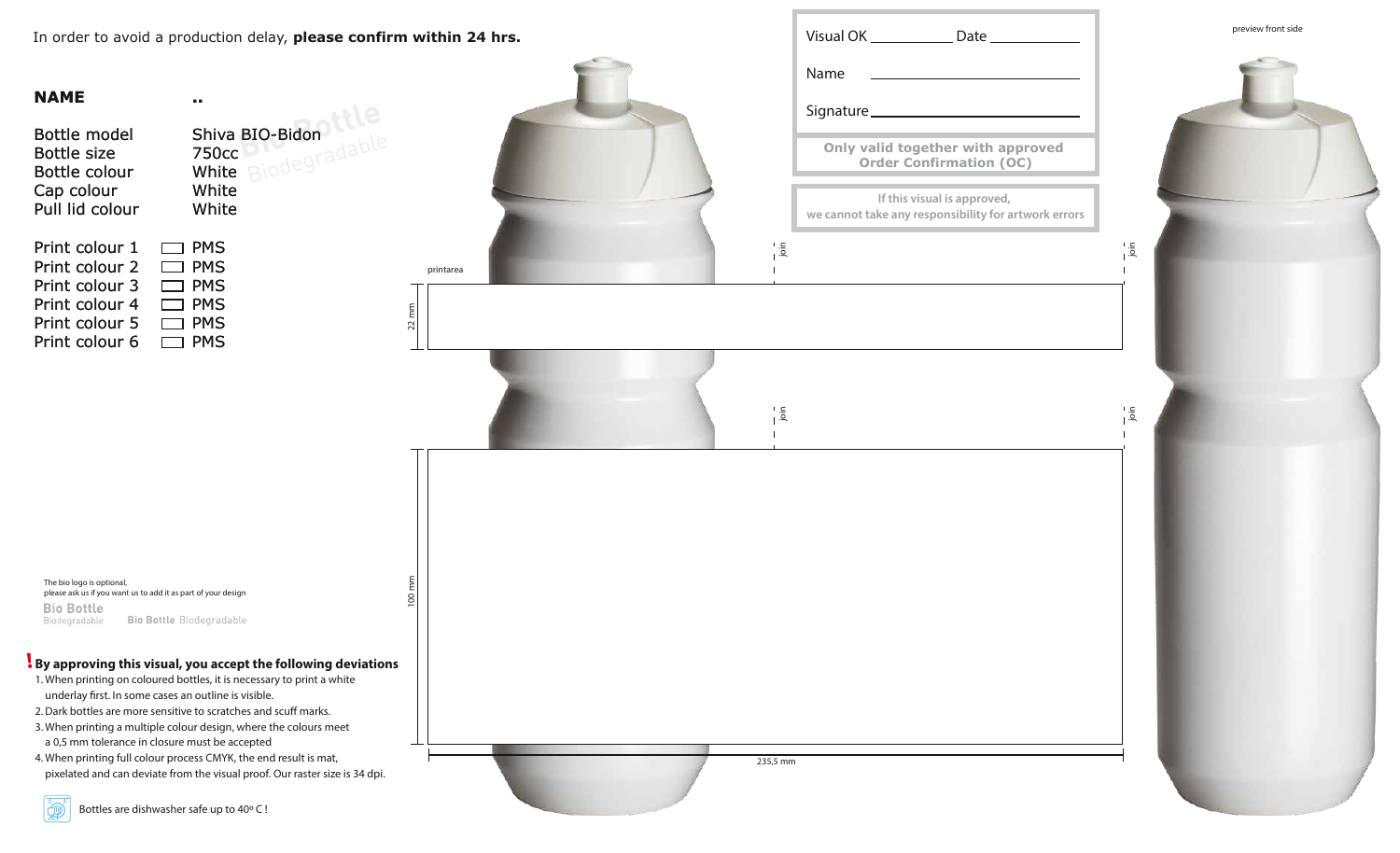In order to avoid a production delay, **please confirm within 24 hrs.**



| In order to avoid a production delay, <b>please confirm within 24 nrs.</b>                                                                                                                                                                                                                                                |                                                               |                      |  | visual UN.                    |                                                        |
|---------------------------------------------------------------------------------------------------------------------------------------------------------------------------------------------------------------------------------------------------------------------------------------------------------------------------|---------------------------------------------------------------|----------------------|--|-------------------------------|--------------------------------------------------------|
| <b>NAME</b><br>. .<br>Bottle model<br><b>Bottle size</b><br>Bottle colour                                                                                                                                                                                                                                                 | Shiva BIO-Bidon<br>750cc<br>Transparent                       |                      |  |                               | Name<br>Signature.<br><b>Only va</b><br>$\overline{O}$ |
| Cap colour<br>Pull lid colour                                                                                                                                                                                                                                                                                             | White<br>White                                                |                      |  |                               | we cannot ta                                           |
| Print colour 1<br><b>PMS</b><br>Print colour 2<br><b>PMS</b><br>Print colour 3<br><b>PMS</b><br>Print colour 4<br><b>PMS</b><br>Print colour 5<br><b>PMS</b><br>Print colour 6<br><b>PMS</b>                                                                                                                              |                                                               | printarea<br>$22$ mm |  | $\frac{1}{1}$ . $\frac{5}{1}$ |                                                        |
|                                                                                                                                                                                                                                                                                                                           |                                                               |                      |  | $\frac{1}{10}$                |                                                        |
| The bio logo is optional,<br>please ask us if you want us to add it as part of your design<br><b>Bio Bottle</b><br><b>Bio Bottle Biodegradable</b><br>Biodegradable                                                                                                                                                       |                                                               | 100 mm               |  |                               |                                                        |
| 1. When printing on coloured bottles, it is necessary to print a white<br>underlay first. In some cases an outline is visible.<br>2. Dark bottles are more sensitive to scratches and scuff marks.<br>3. When printing a multiple colour design, where the colours meet<br>a 0,5 mm tolerance in closure must be accepted | By approving this visual, you accept the following deviations |                      |  |                               |                                                        |

4. When printing full colour process CMYK, the end result is mat, pixelated and can deviate from the visual proof. Our raster size is 34 dpi.